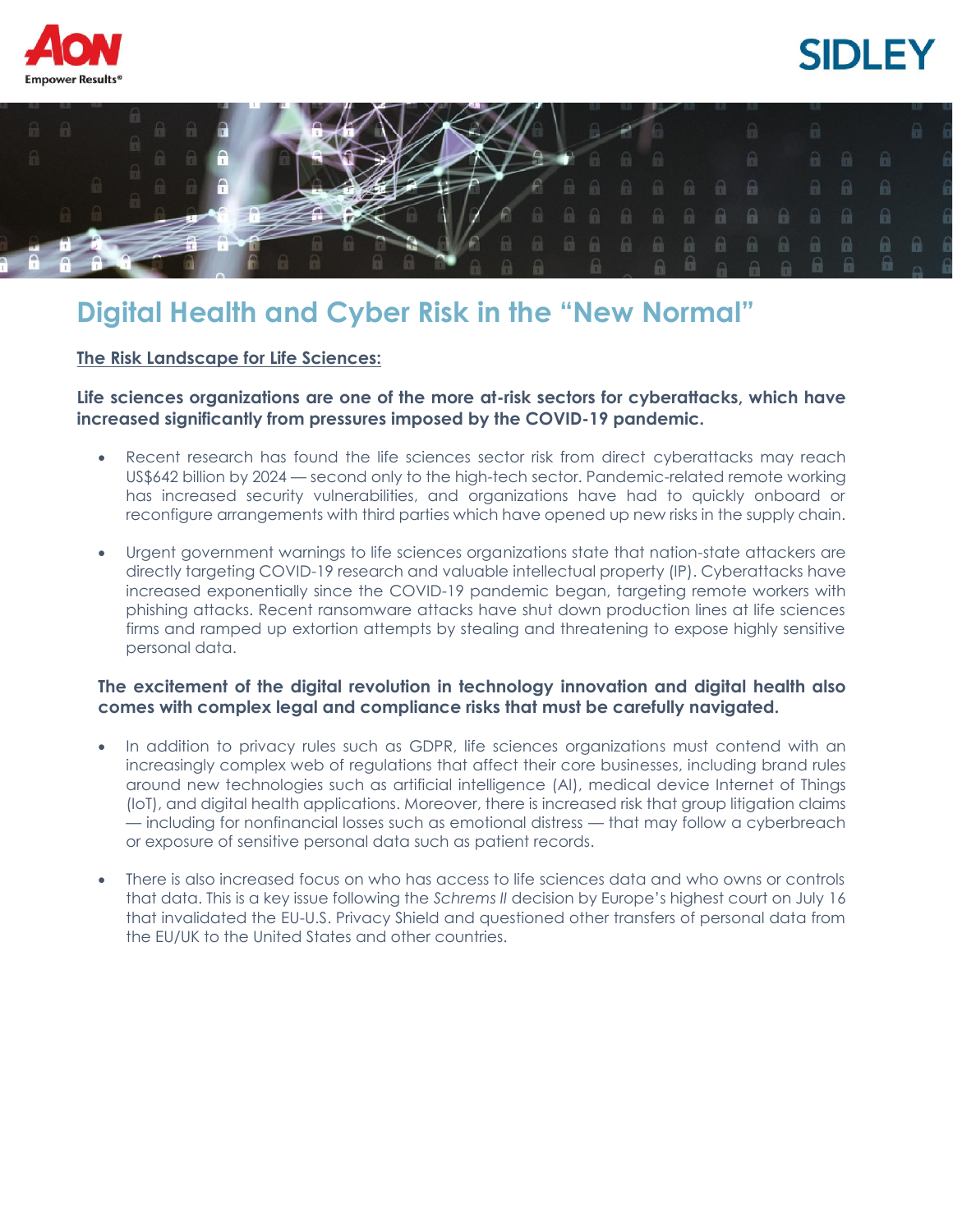





## **Practical Steps to Manage Risk:**

1) Take additional steps to ramp up cybersecurity at your organization. Now is the time to work at pace to identify and resolve security vulnerabilities, examine whether endpoint detection and monitoring tools are sufficient, and consider red team testing — using ethical hackers to simulate attacks and test your defenses. Your employees are being targeted, so consider ramping up security awareness training as well.

2) Take steps to secure your vulnerabilities through third-party partners and suppliers. Now is the time to assess your third-party relationships for cyberrisks, including updated security questionnaires, technical audits, contractual security obligations, and threat intelligence monitoring of critical suppliers.

3) Have a strategy to protect all categories of data: personal data, confidential business data, IP, and trade secrets. You will need to work out what the complex web of regulations requires, identify what information you hold that is most valuable, create a record of it, and then take specific measures to protect each category. You should have a detailed incident response plan that is well-tested and reviewed regularly, plus qualified third parties in legal and incident response to help vet it.

4) Ensure you have a solid digital governance strategy. Emerging regulations on technology innovation and privacy mandate a risk-based approach, which will require formal audits and due diligence, mitigations, and accountability from senior management. Consider appointing a chief digital officer or digital governance committee and align strategy with related functions such as cybersecurity and business continuity.

5) Take immediate steps to address the impact of the European Court of Justice's decision on July 16 in *Schrems II*. Organizations should immediately take steps to address the impact of this important decision, which invalided the EU-U.S. Privacy Shield and requires an assessment of the level of privacy protection in the countries outside of the EU where data is transferred to. Organizations should be looking very carefully at where data is transferred and who has access to it, consider alternative transfer mechanisms, and review their standard contractual clauses with partners and suppliers.

6) Test cyberattack scenarios ahead of time and often. Organizations should be regularly testing their incident response plan through tabletop exercises with management. A financial impact assessment of common scenarios is also recommended — such as a patient data loss, ransomware attack, or downtime for a production facility — to ensure you have a plan to finance a response, business interruption, customer churn, or follow-on litigation.

7) Finally, be prepared to do things differently. We are in a rapidly changing world, and adaptation is critical. You can expect to do more audits, perform enhanced due diligence, and appoint leaders to new responsibilities. Be prepared to defend your organization's strategy and response in multiple contexts, and from the highest levels of your business.